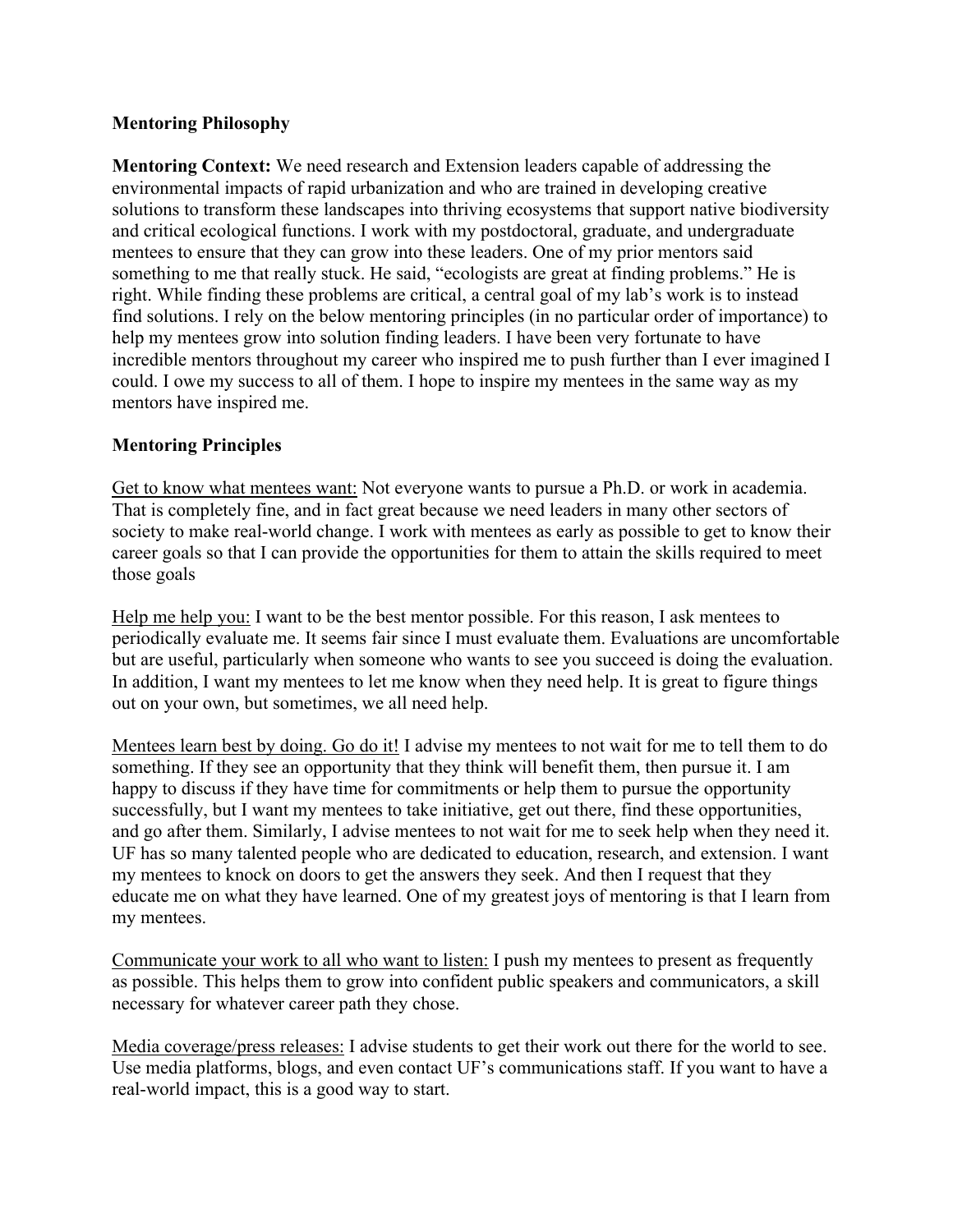Engaging in multiple forms of scientific communication: Public trust of science is low. We may not feel that it is out job to communicate science to the public, but it certainly does not hurt. As researchers, we need to be able to communicate our work to multiple types of audiences, ranging from scientists and non-academic partners to the public. How you prepare a talk, paper, etc. is going to depend on your target audience. I help mentees to meet this communication challenge by recommending they write outreach documents and give talks to audiences other than scientists, e.g., k-12 students, the public, project partners. Communicating your work beyond scientists helps to increase the real-world impact of research, and increases public support for, and interests in, science.

Teamwork: Environmental problems are increasingly challenging. In my opinion, the days of being the lone research on a topic are ending, and possibly may have never existed in the context of urban ecology. This is because urban ecology incorporates ecological, social, and economic factors. Thus, much of the work my lab does requires teams. I advise mentees on how to be good team members, e.g., get tasks done on time, communicate if you are running behind schedule, be a good listener to hear what teammates are saying. Team work also pays off as it helps mentees to increase the number of publications and talks.

Diversity: I aim to bring in mentees that have different backgrounds, interests, perspectives, lifestyles, and skillsets. Regarding skillsets, having a diversity of skills among my lab members helps to facilitate collaborations and teamwork. Regarding backgrounds, interests, perspectives, and lifestyles, diversity in these aspects just make our group more well-rounded and increases understanding and acceptance among lab members.

Embrace interdisciplinary thinking and cross-disciplinary collaboration: Given that urban ecology emerges from complex social, economic, and environmental interactions, I feel it is necessary for mentees to embrace interdisciplinary thinking by incorporating socioeconomic dimensions into their research and grant proposals. The degree of this incorporation will vary depending on the interests of the mentee. But this is where networking is useful. Get to know the social scientists, the economists, policy experts, etc. and figure out how to incorporate topics affecting urban ecosystems into your work, even if it is just strong reflection of these topics in the introduction and discussion of you papers and talks. This interdisciplinary approach also increases the number of people that will want to read your work.

Mentor: I urge my mentees to seize the opportunity to be a mentor to less-senior researchers. Doing so ensures that our lab provides the service of undergraduate research training. Mentees can do this by managing undergraduate researchers, mentoring on undergraduate research theses, and/or working with undergraduate volunteers. By having my mentees learn to mentor others as early as possible in their careers helps them to learn that no one style of mentorship fits all, a reality that once accepted can help them to grow into more competent leaders.

Seek funding and awards: Having to purse funding is just a reality. Rather than having mentees write proposals for their committees to read and to make their committees happy (which is necessary), I would rather turn that proposal into funding. Even small grants of a few thousand dollars are a huge help to the collective lab effort. One can never start too soon with proposal